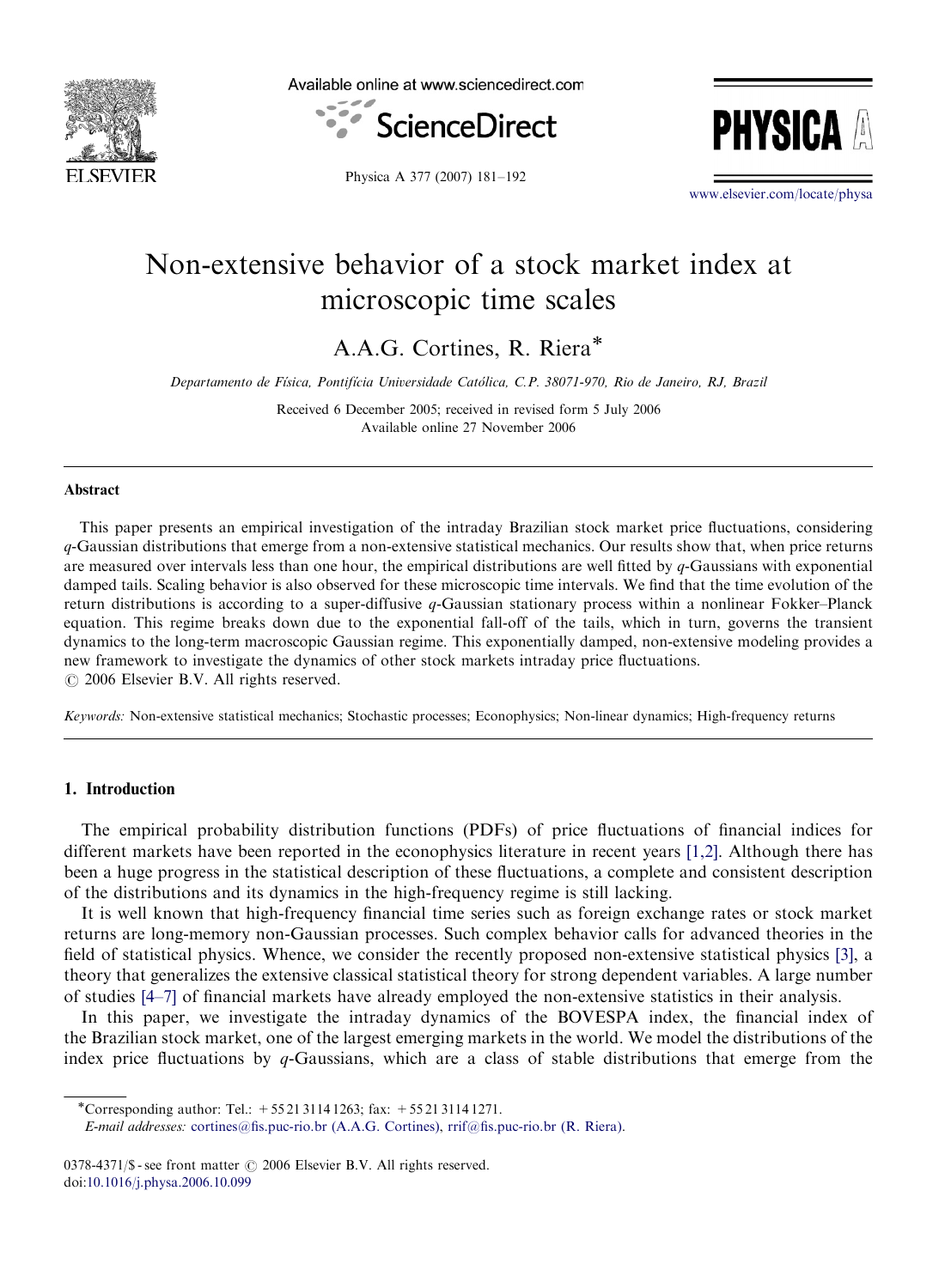non-extensive approach, where the parameter q measures the degree of the non-extensivity of the stochastic process.

We find that for time horizons less than one hour, the probability distributions of price fluctuations are well fitted by q-Gaussians with damped exponential tails. A q-Gaussian scaling at the center of the distributions with  $q^* = 1.75$  is observed, due to the presence of strong correlations between price fluctuations. The quasistationary  $q^*$ -Gaussian regime breaks down due to the exponentially truncated tails and a new intraday correlated regime emerges at larger time scales, in which the  $q^*$ -Gaussian central part of the distributions is consumed by the exponential tails.

The dynamics in the short-time regime is also according to a super-diffusive  $q$ -Gaussian stationary process governed by a non-linear Fokker–Planck equation (FPE). Therefore, a coherent description encompassing the non-extensive statistics is addressed, in which the high-frequency price fluctuations are modeled by a correlated anomalous diffusion process.

This paper is organized as follows. In Section 2, we describe the empirical observations for the highfrequency BOVESPA index. In Section 3, we present the non-extensive statistical theory. In Sections 4 and 5, these observations are analyzed according to the non-extensive approach. In Section 6, we present some concluding remarks.

### 2. Empirical results

Our results are based on the analysis of BOVESPA index high-frequency 30 s interval data collected from November 2002 to June 2004, a period without major local market disturbances. These data consist of a set of 352 500 prices (index values)  $p(t)$  which allow a fairly statistical analysis.

From this database, we select a complete set of non-overlapping price fluctuations (returns):

$$
x_{\tau}(t) = \ln p(t + \tau) - \ln p(t) \tag{1}
$$

occurring in  $\tau$ -intraday interval. We define the normalized returns as

$$
x_{\tau}^{N}(t) = \frac{(x_{\tau}(t) - \mu_{\tau})}{\sigma_{\tau}},
$$
\n(2)

where  $\mu_{\tau}$  and  $\sigma_{\tau}$  are, respectively, the mean and the standard deviation of  $x_{\tau}(t)$ .

To characterize quantitatively the observed stochastic process, we measure the probability distribution  $P(x_\tau^N)$  of index price fluctuations for  $\tau$  ranging from 1 to 60 min. The number of data in each set decreases from the maximum value of 176 250 ( $\tau = 1$  min) to the minimum value of 29 375 ( $\tau = 60$  min).

In [Fig. 1](#page--1-0) we show the measured (non-normalized) probability distribution for  $\tau = 1$  min normalized returns and compare with the expected distribution for the Gaussian process. The empirical distribution is clearly fat tailed, indicating that non-Gaussian time series analysis is required.

The scaling behavior of the distributions at coarser time scales has different regimes. At microscopic scales (typically shorter than one hour), correlations between successive price changes are dominant due to informational flow among the financial traders. On the other hand, at macroscopic scales (typically larger than one month) macroeconomic rules govern the market drift and correspond to a Gaussian regime. Mesoscopic time scales can be associated with a transient regime between the micro and macro regimes.

The evolution of the PDFs at microscopic and mesoscopic time scales is still an open question. In this paper, we investigate the scaling behavior of the return distributions at microscopic time scales. As shown in [Fig. 2,](#page--1-0) the data collapse into the  $\tau = 1$  min distribution, but this stationarity breaks down at  $\tau = 1$  h. This means that the  $\tau = 1$  min return distribution functional form is preserved across the microscopic scales, therefore exhibiting a short-time non-Gaussian intraday quasi-stationary regime.

We also investigate the presence of linear and non-linear dependence between successive  $\tau = 1$  min normalized returns. In [Fig. 3\(](#page--1-0)a) we show the linear autocorrelation  $R(\Delta t) = \langle x_\tau^N(t) x_\tau^N(t + \Delta t) \rangle$  according to the time lag  $\Delta t$  of the measured returns. Employing the standard least-squares fit for time intervals  $\tau = 2{\text -}15 \text{ min}$ , the semi-log plot indicates a short-range exponential behavior  $R(\Delta t) \sim \exp(-\Delta t/\Gamma)$  with characteristic time scale  $\Gamma \cong 4$  min. After  $\Delta t \cong 20$  min the correlation is at the noise level.